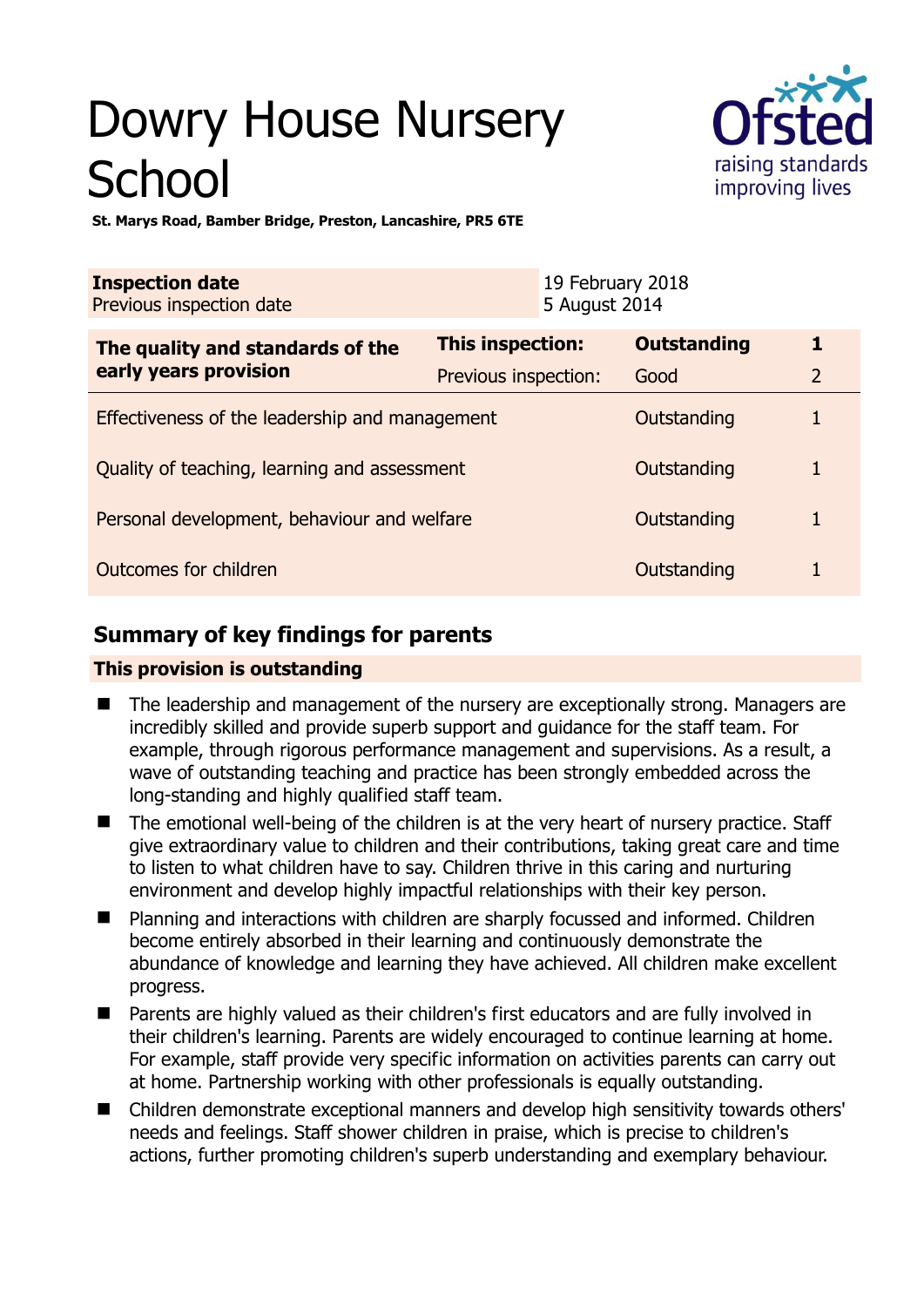# **What the setting needs to do to improve further**

## **To further improve the quality of the early years provision the provider should:**

 $\blacksquare$  enhance the broad opportunities for children to explore technology during their play outdoors to further develop their understanding and skills.

## **Inspection activities**

- The inspector observed the quality of teaching and the impact this has on children's learning, during play inside and outside.
- The inspector carried out a joint observation with the nursery manager.
- The inspector spoke to members of staff and children at appropriate times during the inspection and held a meeting with the nursery manager.
- The inspector took account of the views of parents spoken with on the day of the inspection and other written comments.
- The inspector looked at children's records, evidence of the suitability of staff and a range of other documentation, including policies and procedures.

### **Inspector**

Katie Sparrow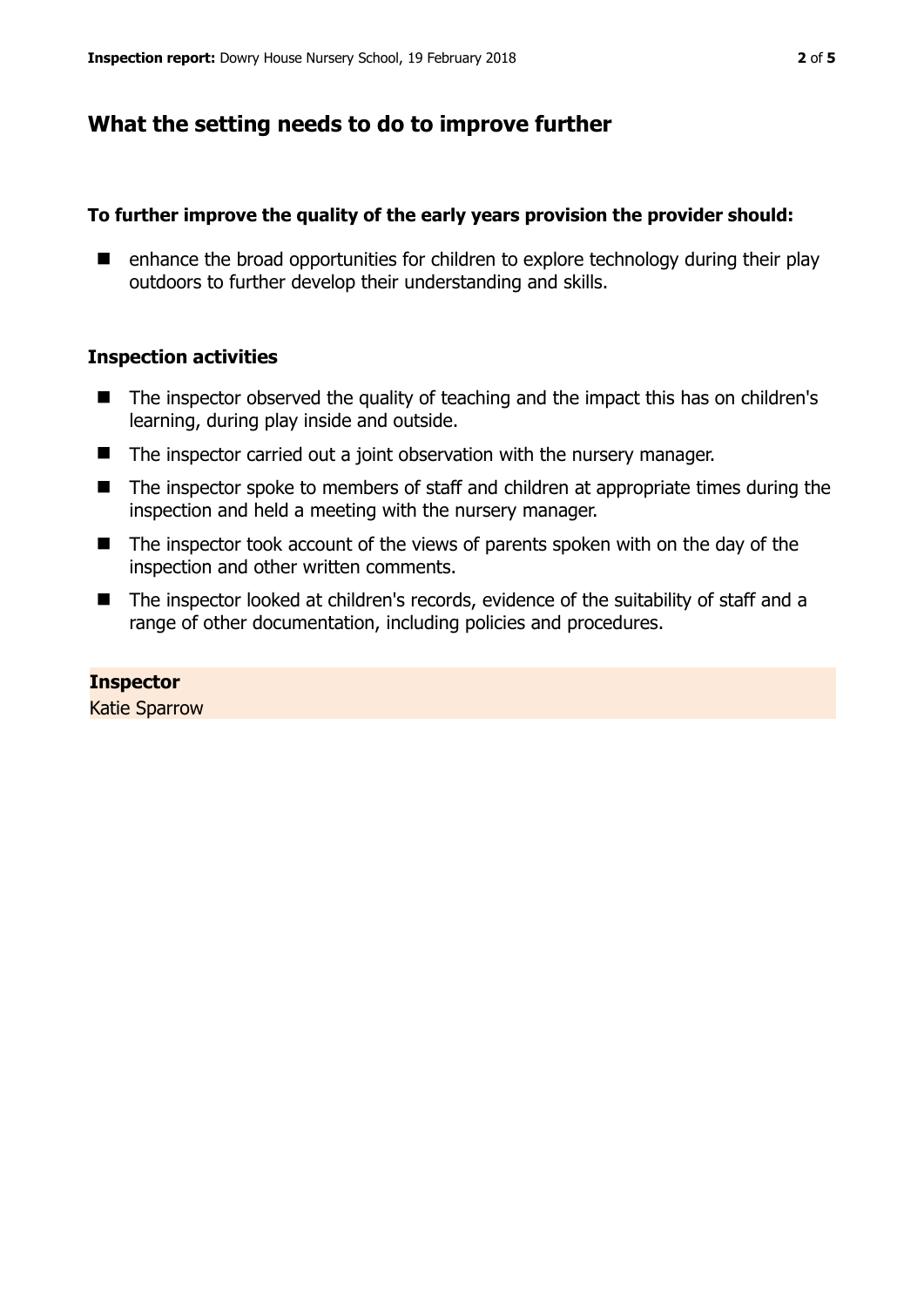## **Inspection findings**

## **Effectiveness of the leadership and management is outstanding**

The arrangements for safeguarding are effective. All staff have a comprehensive understanding of safeguarding and their individual responsibilities to protect children. They receive in-depth training and have a secure knowledge of wider safeguarding practices. Staff are exceptionally well deployed and supervise children very well, further ensuring their safety. Children's progress is closely scrutinised and additional support is implemented at the very earliest stage. A culture of evaluative practice is extremely well embedded. Staff routinely reflect upon practice and actively contribute to planned changes within the nursery. The manager is currently working on enhancing the opportunities for children to develop their technological skills during outdoor play.

## **Quality of teaching, learning and assessment is outstanding**

Staff make detailed observations that capture children's learning exceptionally well. They accurately identify next steps for learning and fully understand the ways in which individual children learn best. All staff are immensely skilled at seizing opportunities for learning during child-led play and steering children's interests in different directions across many areas of learning. For example, children develop an interest in a pirate ship, staff suggest they draw a treasure map which leads on to detailed discussions about the ocean and ignites children's imagination. Staff skilfully maintain children's interest as they go outside to follow the map and find the treasure. Staff's infectious enthusiasm, exceptional questioning and outstanding facilitating of ideas and challenge, provide children with the highest quality learning opportunities.

### **Personal development, behaviour and welfare are outstanding**

Staff's sensitive and encouraging approach provide a particularly strong base for developing children's independence and significantly increases their confidence in their own abilities. Healthy lifestyles are firmly embedded into everyday practice. Staff use mealtime to engage in comprehensive discussions with children about the food we eat, where it comes from and the benefits to our bodies. Children take risks and manage their own safety extremely well. They climb the trees in the nursery garden and competently navigate over the wide range of large-play equipment. Children have wonderful opportunities to learn about people and communities beyond their own experiences, in context of their understanding. For example, children enjoy acting out stories with animals, while learning about the traditions of the Chinese zodiac calendar.

### **Outcomes for children are outstanding**

All children are confident, motivated and active learners. They are skilful communicators and astute, critical thinkers. There is an abundance of opportunity for all children to make marks and write for purpose, in excellent support of their small-muscle movements and emerging literacy skills. This has been particularly beneficial for older boys, successfully engaging them in making marks outdoors, through careful planning by staff. Children are exceptionally well prepared for their future learning.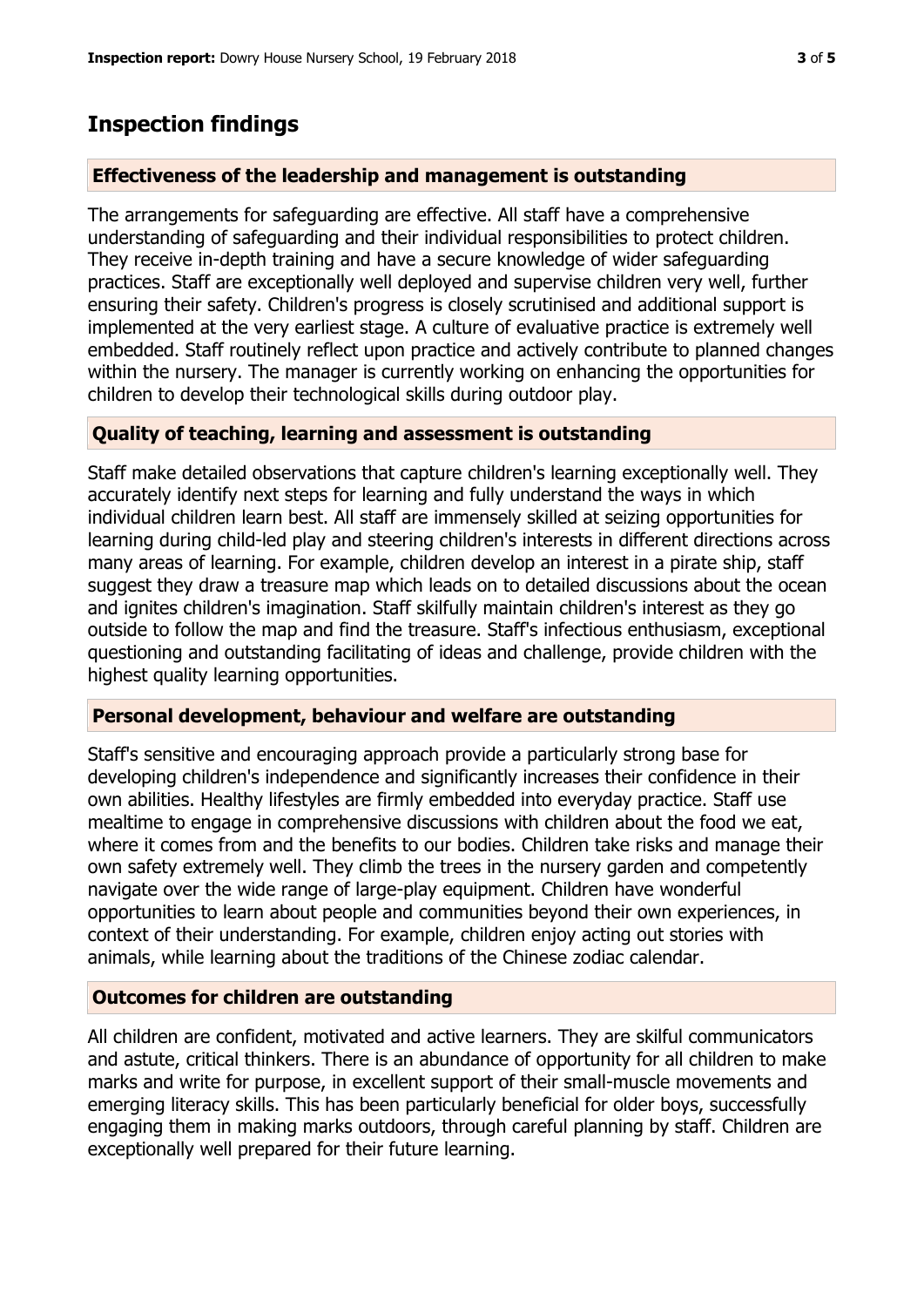# **Setting details**

| Unique reference number                             | 309291                      |  |
|-----------------------------------------------------|-----------------------------|--|
| Local authority                                     | Lancashire                  |  |
| <b>Inspection number</b>                            | 1103567                     |  |
| <b>Type of provision</b>                            | Full-time provision         |  |
| Day care type                                       | Childcare - Non-Domestic    |  |
| <b>Registers</b>                                    | <b>Early Years Register</b> |  |
| <b>Age range of children</b>                        | $2 - 4$                     |  |
| <b>Total number of places</b>                       | 26                          |  |
| <b>Number of children on roll</b>                   | 51                          |  |
| <b>Name of registered person</b>                    | Irene Wilson                |  |
| <b>Registered person unique</b><br>reference number | RP512223                    |  |
| Date of previous inspection                         | 5 August 2014               |  |
| <b>Telephone number</b>                             | 01772 628 410               |  |

Dowry House Nursery registered in 1990. The nursery is open each weekday from 7.30am until 5.30pm, for 51 weeks of the year. In total, six staff work at the nursery, all of whom hold relevant qualifications, including the manager who holds qualified teacher status. The nursery receives funding to provide free early education for three-, and four-year-old children.

This inspection was carried out by Ofsted under sections 49 and 50 of the Childcare Act 2006 on the quality and standards of provision that is registered on the Early Years Register. The registered person must ensure that this provision complies with the statutory framework for children's learning, development and care, known as the early years foundation stage.

Any complaints about the inspection or the report should be made following the procedures set out in the guidance 'Complaints procedure: raising concerns and making complaints about Ofsted', which is available from Ofsted's website: www.gov.uk/government/organisations/ofsted. If you would like Ofsted to send you a copy of the guidance, please telephone 0300 123 4234, or email enquiries@ofsted.gov.uk.